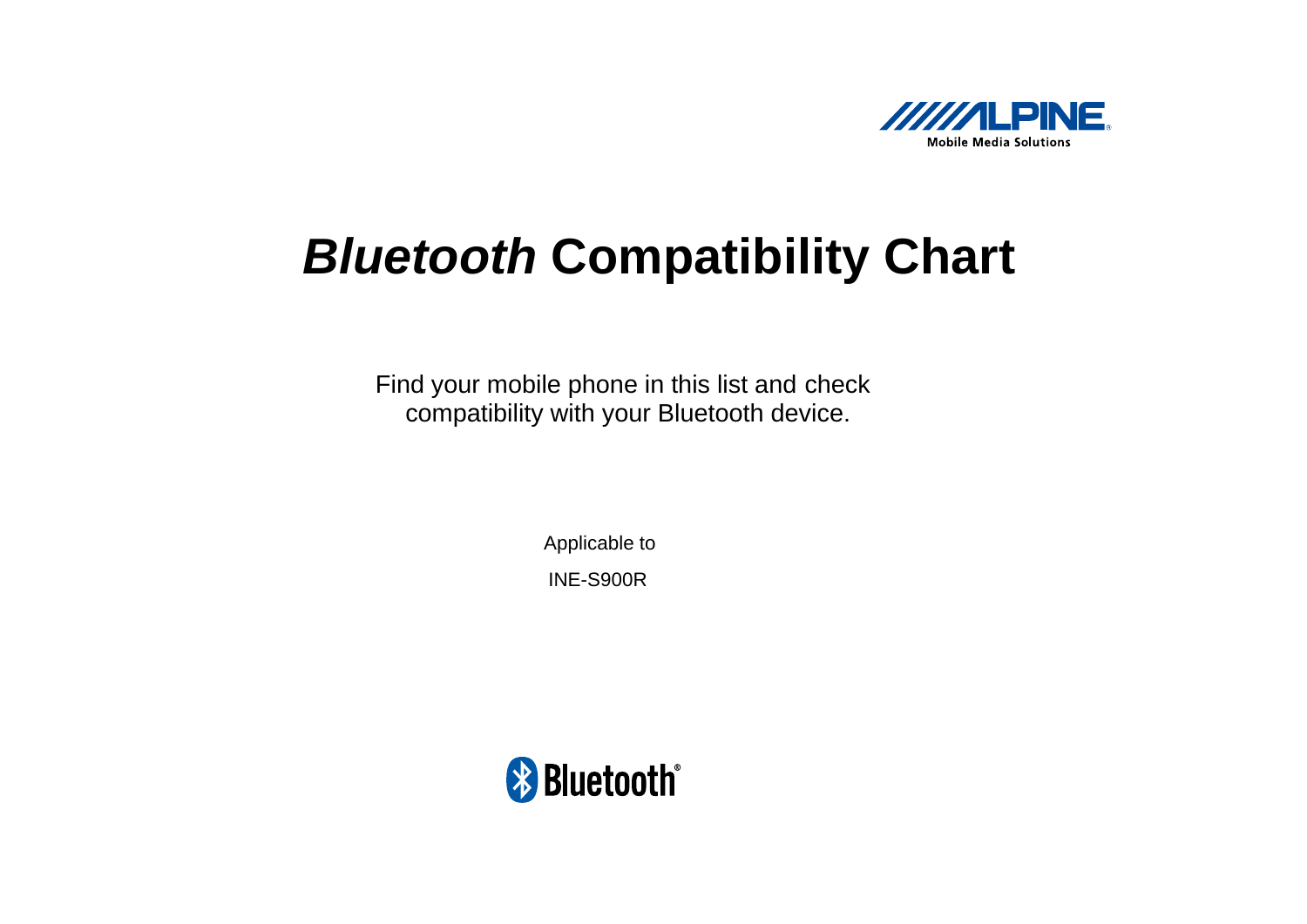| <b>INE-S900R?</b><br>S900R?<br>Phone?<br><b>Dialed Calls</b><br><b>Received Calls</b><br><b>Missed Calls</b><br>Apple<br>iPhone 5S<br>J<br>J<br>n/a<br>iPhone 5C<br>$\epsilon$<br>$\epsilon$<br>$\epsilon$<br>$\epsilon$<br>v<br>v<br>$\epsilon$<br>v<br>v<br>v<br>$\epsilon$<br>$\epsilon$<br>v<br>v<br>n/a<br>iPhone 5<br>✓<br>J<br>v<br>n/a<br>◢<br>◢<br>◢<br>ℐ<br>◢<br>◢<br>◢<br>◢<br>J<br>ℐ<br>ℐ<br>iPhone 4S<br>v<br>۷<br>J.<br>J.<br>ر<br>v<br>v<br>J<br>۷<br>J<br>٠<br>v<br>v<br>J<br>n/a<br>iPhone 4<br>n/a<br>J<br>J<br>ℐ<br>iPhone 3GS<br>n/a<br>J<br>ر<br>ر<br><b>ASUS</b><br>PadFone 2<br>$\mathcal{L}$<br>J.<br>J.<br>J.<br>$\overline{\mathcal{L}}$<br>◢<br>J.<br>J.<br>J.<br>J.<br>◢<br><b>BlackBerry</b><br>BlackBerry Z10<br>✔<br>J<br>BlackBerry 9360<br>¥.<br>J<br>J<br>J<br>v<br>✓<br>✓<br>۷<br>✔<br>J<br>s<br>ℐ<br>J<br>ℐ<br>BlackBerry 9930<br>v<br>v<br>v<br>J.<br>J<br>٠<br>J.<br>ℐ<br>J<br>◢<br>J<br>◢<br>J<br>ℐ<br>J<br>BlackBerry 9790<br>✓<br>J<br>J.<br>J<br>v<br>◢<br>J<br>J<br>J<br>◢<br>J<br>J<br>J<br>◢<br>ℐ<br>BlackBerry 9860<br>v<br>v<br>v<br>$\mathcal{L}^{\pm}$<br>$\mathcal{L}^*$<br>$\mathcal{L}^*$<br>v<br>v<br>$\epsilon$<br>v<br>✔<br>v<br>✔<br>۷<br>v<br>BlackBerry 9900<br>$\mathcal{L}^*$<br>J×<br>J×<br>J<br>J<br>◢<br>◢<br>◢<br>◢<br>◢<br>◢<br>Google<br>Nexus 7<br>n/a<br>n/a<br>n/a<br>n/a<br>n/a<br>n/a<br>n/a<br>n/a<br>n/a<br>n/a<br>n/a<br>n/a<br>n/a<br>n/a<br>n/a<br>HTC<br>8X<br>◢<br>J<br>J<br>J<br>◢<br>J<br>◢<br>◢<br>J<br>J<br>n/a<br>ℐ<br>J<br>A310e (Explorer)<br>✔<br>ℐ<br>J<br>ℐ<br>✔<br>ℐ<br>J<br>One V (T320e)<br>v<br>v<br>v<br>v<br>J.<br>v<br>v<br>J.<br>J<br>٠<br>v<br>v<br>J<br>ر<br>۷<br>One X<br>$\epsilon$<br>v<br>v<br>✔<br>✔<br>✔<br>v<br>✔<br>✔<br>v<br>۷<br>٠<br>✔<br>✔<br>✓<br>One X+ (S728e)<br>v<br>J<br>v<br>v<br>v<br>٠<br>v<br>v<br>v<br>$\overline{\phantom{a}}$<br>٠<br>ر<br>٠<br>✔<br>◢<br>T528w (One SU)<br>v.<br>v<br>v.<br>J.<br>v<br>¥.<br>J.<br>J.<br>v.<br>✔<br>v<br>v<br>٠<br>٠<br>v<br><b>8S</b><br>✔<br>n/a<br>J<br>ℐ<br>✔<br>J<br>ℐ<br>◢<br>ℐ<br>✔<br>One<br>J<br>J<br>J<br>J.<br>k.<br>٠<br>v<br>J<br>v<br>✓<br>í<br>J<br>J<br>◢<br>J<br>One S<br>J.<br>v<br>J<br>v<br>v<br>↙<br>v<br>J.<br>٠<br>J<br>v<br>v<br>J<br>J<br>J<br>X920e (Butterfly)<br>J.<br>✓<br>J<br>s<br>s<br>◢<br>J<br>J<br>J<br>◢<br>◢<br>J<br>J<br>◢<br>ℐ<br>Desire VC (T328D)<br>v.<br>v<br>v<br>v<br>$\epsilon$<br>v<br>v.<br>v<br>v.<br>v<br>v.<br>v<br>✓<br>v<br>v<br>One XC (X720d)<br>✔<br>J<br>ℐ<br>J<br>ℐ<br>J<br>J<br>◢<br>ℐ<br>✔<br>One XL<br>J<br>٠<br>v<br>J<br>J<br>J<br>ℐ<br>J<br>J<br>ℐ<br>J<br>J<br>◢<br>◢<br>Sensation XL<br>J<br>J<br>v<br>J<br>J<br>J<br>۷<br>J<br>J<br>✔<br>J<br>✔<br>J<br>Rezound<br>J<br>s<br>◢<br>v<br>J<br>J<br>J<br>◢<br>◢<br>◢<br>◢<br>J<br>J<br>ℐ<br>S510b(Rhyme)<br>v<br>v<br>✓<br>J<br>J.<br>◢<br>✓<br>✓<br>✓<br>◢<br>ر<br>◢<br>✔<br>J<br>◢<br>A810e(chacha)<br>✔<br>J<br>J<br>✔<br>J<br>ℐ<br>J<br>J<br>ℐ<br>✔<br>J<br>✔<br>✔<br>X310e<br>J<br>s<br>J.<br>J<br>J.<br>J.<br>٠<br>J.<br>ر<br>s<br>n/a<br>J<br>J<br>◢<br>603e(E1)<br>J<br>J<br>J<br>✔<br>J<br>✔<br>J<br>J<br>◢<br>✔<br>✔<br>J<br>✔<br>ℐ<br>Sensation XE<br>z.<br>J×<br>J.<br>◢<br>J<br>J<br>EVO 3D<br>$\epsilon$<br>v<br>$\epsilon$<br>J.<br>$\mathcal{L}^{\pm}$<br>$\mathcal{L}^{\infty}$<br>$\mathcal{L}^*$<br>v<br>v<br>v<br>$\epsilon$<br>v<br>✓<br>✔<br>✔<br>Wildfire S(A510e)<br>$\mathcal{L}^*$<br>J×<br>ℐ<br>J<br>╭<br>J<br>ℐ<br>Thunderbolt<br>z.<br>z.<br>J<br>J.<br>J<br>J<br>J<br>J<br>J<br>ر<br>s<br>ℐ<br>◢<br>Incredible S(S710 e)<br>J<br>$\mathcal{L}^{\pm}$<br>z.<br>J.<br>J<br>v<br>v<br>✔<br>v<br>J×<br>J<br>٠<br>v<br>J.<br>ℐ<br>Raider 4G(X710e)<br>$\mathcal{L}^*$<br>$\mathcal{L}^*$<br>$\mathcal{L}^*$<br>v<br>v<br>J<br>v<br>J.<br>J<br>J.<br>v<br>v<br>◢<br>✔<br>ℐ<br>Salsa(G15)<br>Ÿ.<br>$\mathcal{L}^*$<br>$\mathcal{L}^*$<br>$\mathcal{L}^*$<br>J<br>v<br>J<br>J<br>٠<br>۷<br>J<br><b>HUAWEI</b><br>U8818 (Ascend G300)<br>J<br>ر<br>J.<br>ℐ<br>J<br>J<br>J<br>◢<br>◢<br>U9508<br>v<br>v<br>J<br>J<br>J<br>J<br>J<br>J<br>۷<br>J<br>✔<br>◢<br>J<br>U9500 (Ascend D1)<br>J.<br>v<br>J<br>J<br>◢<br>٠<br>v<br>J<br>J<br>٠<br>ر<br>ر<br>J<br>v<br>J | Pairing from<br>Pairing from<br>INE-S900R<br>Phone |  | Can I Answer<br>Calls via | Can I Hang Up<br>Calls via<br>INE-S900R? | Can I Reject<br>ncoming Calls<br>via | Can I See<br>Caller Names? | Can I Download Call History? | Can I Transfer<br>Calls From INE-<br>S900R to | Can I Transfer<br>Calls From<br>Phone to INE- | Can I Send<br><b>DTMF Tones?</b> | ignal Strength<br>Display? | Alphabetic<br>Phonebook<br>Search? | Object Push? |
|-----------------------------------------------------------------------------------------------------------------------------------------------------------------------------------------------------------------------------------------------------------------------------------------------------------------------------------------------------------------------------------------------------------------------------------------------------------------------------------------------------------------------------------------------------------------------------------------------------------------------------------------------------------------------------------------------------------------------------------------------------------------------------------------------------------------------------------------------------------------------------------------------------------------------------------------------------------------------------------------------------------------------------------------------------------------------------------------------------------------------------------------------------------------------------------------------------------------------------------------------------------------------------------------------------------------------------------------------------------------------------------------------------------------------------------------------------------------------------------------------------------------------------------------------------------------------------------------------------------------------------------------------------------------------------------------------------------------------------------------------------------------------------------------------------------------------------------------------------------------------------------------------------------------------------------------------------------------------------------------------------------------------------------------------------------------------------------------------------------------------------------------------------------------------------------------------------------------------------------------------------------------------------------------------------------------------------------------------------------------------------------------------------------------------------------------------------------------------------------------------------------------------------------------------------------------------------------------------------------------------------------------------------------------------------------------------------------------------------------------------------------------------------------------------------------------------------------------------------------------------------------------------------------------------------------------------------------------------------------------------------------------------------------------------------------------------------------------------------------------------------------------------------------------------------------------------------------------------------------------------------------------------------------------------------------------------------------------------------------------------------------------------------------------------------------------------------------------------------------------------------------------------------------------------------------------------------------------------------------------------------------------------------------------------------------------------------------------------------------------------------------------------------------------------------------------------------------------------------------------------------------------------------------------------------------------------------------------------------------------------------------------------------------------------------------------------------------------------------------------------------------------------------------------|----------------------------------------------------|--|---------------------------|------------------------------------------|--------------------------------------|----------------------------|------------------------------|-----------------------------------------------|-----------------------------------------------|----------------------------------|----------------------------|------------------------------------|--------------|
|                                                                                                                                                                                                                                                                                                                                                                                                                                                                                                                                                                                                                                                                                                                                                                                                                                                                                                                                                                                                                                                                                                                                                                                                                                                                                                                                                                                                                                                                                                                                                                                                                                                                                                                                                                                                                                                                                                                                                                                                                                                                                                                                                                                                                                                                                                                                                                                                                                                                                                                                                                                                                                                                                                                                                                                                                                                                                                                                                                                                                                                                                                                                                                                                                                                                                                                                                                                                                                                                                                                                                                                                                                                                                                                                                                                                                                                                                                                                                                                                                                                                                                                                                                 |                                                    |  | <b>INE-S900R?</b>         |                                          |                                      |                            |                              |                                               |                                               |                                  |                            |                                    |              |
|                                                                                                                                                                                                                                                                                                                                                                                                                                                                                                                                                                                                                                                                                                                                                                                                                                                                                                                                                                                                                                                                                                                                                                                                                                                                                                                                                                                                                                                                                                                                                                                                                                                                                                                                                                                                                                                                                                                                                                                                                                                                                                                                                                                                                                                                                                                                                                                                                                                                                                                                                                                                                                                                                                                                                                                                                                                                                                                                                                                                                                                                                                                                                                                                                                                                                                                                                                                                                                                                                                                                                                                                                                                                                                                                                                                                                                                                                                                                                                                                                                                                                                                                                                 |                                                    |  |                           |                                          |                                      |                            |                              |                                               |                                               |                                  |                            |                                    |              |
|                                                                                                                                                                                                                                                                                                                                                                                                                                                                                                                                                                                                                                                                                                                                                                                                                                                                                                                                                                                                                                                                                                                                                                                                                                                                                                                                                                                                                                                                                                                                                                                                                                                                                                                                                                                                                                                                                                                                                                                                                                                                                                                                                                                                                                                                                                                                                                                                                                                                                                                                                                                                                                                                                                                                                                                                                                                                                                                                                                                                                                                                                                                                                                                                                                                                                                                                                                                                                                                                                                                                                                                                                                                                                                                                                                                                                                                                                                                                                                                                                                                                                                                                                                 |                                                    |  |                           |                                          |                                      |                            |                              |                                               |                                               |                                  |                            |                                    |              |
|                                                                                                                                                                                                                                                                                                                                                                                                                                                                                                                                                                                                                                                                                                                                                                                                                                                                                                                                                                                                                                                                                                                                                                                                                                                                                                                                                                                                                                                                                                                                                                                                                                                                                                                                                                                                                                                                                                                                                                                                                                                                                                                                                                                                                                                                                                                                                                                                                                                                                                                                                                                                                                                                                                                                                                                                                                                                                                                                                                                                                                                                                                                                                                                                                                                                                                                                                                                                                                                                                                                                                                                                                                                                                                                                                                                                                                                                                                                                                                                                                                                                                                                                                                 |                                                    |  |                           |                                          |                                      |                            |                              |                                               |                                               |                                  |                            |                                    |              |
|                                                                                                                                                                                                                                                                                                                                                                                                                                                                                                                                                                                                                                                                                                                                                                                                                                                                                                                                                                                                                                                                                                                                                                                                                                                                                                                                                                                                                                                                                                                                                                                                                                                                                                                                                                                                                                                                                                                                                                                                                                                                                                                                                                                                                                                                                                                                                                                                                                                                                                                                                                                                                                                                                                                                                                                                                                                                                                                                                                                                                                                                                                                                                                                                                                                                                                                                                                                                                                                                                                                                                                                                                                                                                                                                                                                                                                                                                                                                                                                                                                                                                                                                                                 |                                                    |  |                           |                                          |                                      |                            |                              |                                               |                                               |                                  |                            |                                    |              |
|                                                                                                                                                                                                                                                                                                                                                                                                                                                                                                                                                                                                                                                                                                                                                                                                                                                                                                                                                                                                                                                                                                                                                                                                                                                                                                                                                                                                                                                                                                                                                                                                                                                                                                                                                                                                                                                                                                                                                                                                                                                                                                                                                                                                                                                                                                                                                                                                                                                                                                                                                                                                                                                                                                                                                                                                                                                                                                                                                                                                                                                                                                                                                                                                                                                                                                                                                                                                                                                                                                                                                                                                                                                                                                                                                                                                                                                                                                                                                                                                                                                                                                                                                                 |                                                    |  |                           |                                          |                                      |                            |                              |                                               |                                               |                                  |                            |                                    |              |
|                                                                                                                                                                                                                                                                                                                                                                                                                                                                                                                                                                                                                                                                                                                                                                                                                                                                                                                                                                                                                                                                                                                                                                                                                                                                                                                                                                                                                                                                                                                                                                                                                                                                                                                                                                                                                                                                                                                                                                                                                                                                                                                                                                                                                                                                                                                                                                                                                                                                                                                                                                                                                                                                                                                                                                                                                                                                                                                                                                                                                                                                                                                                                                                                                                                                                                                                                                                                                                                                                                                                                                                                                                                                                                                                                                                                                                                                                                                                                                                                                                                                                                                                                                 |                                                    |  |                           |                                          |                                      |                            |                              |                                               |                                               |                                  |                            |                                    |              |
|                                                                                                                                                                                                                                                                                                                                                                                                                                                                                                                                                                                                                                                                                                                                                                                                                                                                                                                                                                                                                                                                                                                                                                                                                                                                                                                                                                                                                                                                                                                                                                                                                                                                                                                                                                                                                                                                                                                                                                                                                                                                                                                                                                                                                                                                                                                                                                                                                                                                                                                                                                                                                                                                                                                                                                                                                                                                                                                                                                                                                                                                                                                                                                                                                                                                                                                                                                                                                                                                                                                                                                                                                                                                                                                                                                                                                                                                                                                                                                                                                                                                                                                                                                 |                                                    |  |                           |                                          |                                      |                            |                              |                                               |                                               |                                  |                            |                                    |              |
|                                                                                                                                                                                                                                                                                                                                                                                                                                                                                                                                                                                                                                                                                                                                                                                                                                                                                                                                                                                                                                                                                                                                                                                                                                                                                                                                                                                                                                                                                                                                                                                                                                                                                                                                                                                                                                                                                                                                                                                                                                                                                                                                                                                                                                                                                                                                                                                                                                                                                                                                                                                                                                                                                                                                                                                                                                                                                                                                                                                                                                                                                                                                                                                                                                                                                                                                                                                                                                                                                                                                                                                                                                                                                                                                                                                                                                                                                                                                                                                                                                                                                                                                                                 |                                                    |  |                           |                                          |                                      |                            |                              |                                               |                                               |                                  |                            |                                    |              |
|                                                                                                                                                                                                                                                                                                                                                                                                                                                                                                                                                                                                                                                                                                                                                                                                                                                                                                                                                                                                                                                                                                                                                                                                                                                                                                                                                                                                                                                                                                                                                                                                                                                                                                                                                                                                                                                                                                                                                                                                                                                                                                                                                                                                                                                                                                                                                                                                                                                                                                                                                                                                                                                                                                                                                                                                                                                                                                                                                                                                                                                                                                                                                                                                                                                                                                                                                                                                                                                                                                                                                                                                                                                                                                                                                                                                                                                                                                                                                                                                                                                                                                                                                                 |                                                    |  |                           |                                          |                                      |                            |                              |                                               |                                               |                                  |                            |                                    |              |
|                                                                                                                                                                                                                                                                                                                                                                                                                                                                                                                                                                                                                                                                                                                                                                                                                                                                                                                                                                                                                                                                                                                                                                                                                                                                                                                                                                                                                                                                                                                                                                                                                                                                                                                                                                                                                                                                                                                                                                                                                                                                                                                                                                                                                                                                                                                                                                                                                                                                                                                                                                                                                                                                                                                                                                                                                                                                                                                                                                                                                                                                                                                                                                                                                                                                                                                                                                                                                                                                                                                                                                                                                                                                                                                                                                                                                                                                                                                                                                                                                                                                                                                                                                 |                                                    |  |                           |                                          |                                      |                            |                              |                                               |                                               |                                  |                            |                                    |              |
|                                                                                                                                                                                                                                                                                                                                                                                                                                                                                                                                                                                                                                                                                                                                                                                                                                                                                                                                                                                                                                                                                                                                                                                                                                                                                                                                                                                                                                                                                                                                                                                                                                                                                                                                                                                                                                                                                                                                                                                                                                                                                                                                                                                                                                                                                                                                                                                                                                                                                                                                                                                                                                                                                                                                                                                                                                                                                                                                                                                                                                                                                                                                                                                                                                                                                                                                                                                                                                                                                                                                                                                                                                                                                                                                                                                                                                                                                                                                                                                                                                                                                                                                                                 |                                                    |  |                           |                                          |                                      |                            |                              |                                               |                                               |                                  |                            |                                    |              |
|                                                                                                                                                                                                                                                                                                                                                                                                                                                                                                                                                                                                                                                                                                                                                                                                                                                                                                                                                                                                                                                                                                                                                                                                                                                                                                                                                                                                                                                                                                                                                                                                                                                                                                                                                                                                                                                                                                                                                                                                                                                                                                                                                                                                                                                                                                                                                                                                                                                                                                                                                                                                                                                                                                                                                                                                                                                                                                                                                                                                                                                                                                                                                                                                                                                                                                                                                                                                                                                                                                                                                                                                                                                                                                                                                                                                                                                                                                                                                                                                                                                                                                                                                                 |                                                    |  |                           |                                          |                                      |                            |                              |                                               |                                               |                                  |                            |                                    |              |
|                                                                                                                                                                                                                                                                                                                                                                                                                                                                                                                                                                                                                                                                                                                                                                                                                                                                                                                                                                                                                                                                                                                                                                                                                                                                                                                                                                                                                                                                                                                                                                                                                                                                                                                                                                                                                                                                                                                                                                                                                                                                                                                                                                                                                                                                                                                                                                                                                                                                                                                                                                                                                                                                                                                                                                                                                                                                                                                                                                                                                                                                                                                                                                                                                                                                                                                                                                                                                                                                                                                                                                                                                                                                                                                                                                                                                                                                                                                                                                                                                                                                                                                                                                 |                                                    |  |                           |                                          |                                      |                            |                              |                                               |                                               |                                  |                            |                                    |              |
|                                                                                                                                                                                                                                                                                                                                                                                                                                                                                                                                                                                                                                                                                                                                                                                                                                                                                                                                                                                                                                                                                                                                                                                                                                                                                                                                                                                                                                                                                                                                                                                                                                                                                                                                                                                                                                                                                                                                                                                                                                                                                                                                                                                                                                                                                                                                                                                                                                                                                                                                                                                                                                                                                                                                                                                                                                                                                                                                                                                                                                                                                                                                                                                                                                                                                                                                                                                                                                                                                                                                                                                                                                                                                                                                                                                                                                                                                                                                                                                                                                                                                                                                                                 |                                                    |  |                           |                                          |                                      |                            |                              |                                               |                                               |                                  |                            |                                    |              |
|                                                                                                                                                                                                                                                                                                                                                                                                                                                                                                                                                                                                                                                                                                                                                                                                                                                                                                                                                                                                                                                                                                                                                                                                                                                                                                                                                                                                                                                                                                                                                                                                                                                                                                                                                                                                                                                                                                                                                                                                                                                                                                                                                                                                                                                                                                                                                                                                                                                                                                                                                                                                                                                                                                                                                                                                                                                                                                                                                                                                                                                                                                                                                                                                                                                                                                                                                                                                                                                                                                                                                                                                                                                                                                                                                                                                                                                                                                                                                                                                                                                                                                                                                                 |                                                    |  |                           |                                          |                                      |                            |                              |                                               |                                               |                                  |                            |                                    |              |
|                                                                                                                                                                                                                                                                                                                                                                                                                                                                                                                                                                                                                                                                                                                                                                                                                                                                                                                                                                                                                                                                                                                                                                                                                                                                                                                                                                                                                                                                                                                                                                                                                                                                                                                                                                                                                                                                                                                                                                                                                                                                                                                                                                                                                                                                                                                                                                                                                                                                                                                                                                                                                                                                                                                                                                                                                                                                                                                                                                                                                                                                                                                                                                                                                                                                                                                                                                                                                                                                                                                                                                                                                                                                                                                                                                                                                                                                                                                                                                                                                                                                                                                                                                 |                                                    |  |                           |                                          |                                      |                            |                              |                                               |                                               |                                  |                            |                                    |              |
|                                                                                                                                                                                                                                                                                                                                                                                                                                                                                                                                                                                                                                                                                                                                                                                                                                                                                                                                                                                                                                                                                                                                                                                                                                                                                                                                                                                                                                                                                                                                                                                                                                                                                                                                                                                                                                                                                                                                                                                                                                                                                                                                                                                                                                                                                                                                                                                                                                                                                                                                                                                                                                                                                                                                                                                                                                                                                                                                                                                                                                                                                                                                                                                                                                                                                                                                                                                                                                                                                                                                                                                                                                                                                                                                                                                                                                                                                                                                                                                                                                                                                                                                                                 |                                                    |  |                           |                                          |                                      |                            |                              |                                               |                                               |                                  |                            |                                    |              |
|                                                                                                                                                                                                                                                                                                                                                                                                                                                                                                                                                                                                                                                                                                                                                                                                                                                                                                                                                                                                                                                                                                                                                                                                                                                                                                                                                                                                                                                                                                                                                                                                                                                                                                                                                                                                                                                                                                                                                                                                                                                                                                                                                                                                                                                                                                                                                                                                                                                                                                                                                                                                                                                                                                                                                                                                                                                                                                                                                                                                                                                                                                                                                                                                                                                                                                                                                                                                                                                                                                                                                                                                                                                                                                                                                                                                                                                                                                                                                                                                                                                                                                                                                                 |                                                    |  |                           |                                          |                                      |                            |                              |                                               |                                               |                                  |                            |                                    |              |
|                                                                                                                                                                                                                                                                                                                                                                                                                                                                                                                                                                                                                                                                                                                                                                                                                                                                                                                                                                                                                                                                                                                                                                                                                                                                                                                                                                                                                                                                                                                                                                                                                                                                                                                                                                                                                                                                                                                                                                                                                                                                                                                                                                                                                                                                                                                                                                                                                                                                                                                                                                                                                                                                                                                                                                                                                                                                                                                                                                                                                                                                                                                                                                                                                                                                                                                                                                                                                                                                                                                                                                                                                                                                                                                                                                                                                                                                                                                                                                                                                                                                                                                                                                 |                                                    |  |                           |                                          |                                      |                            |                              |                                               |                                               |                                  |                            |                                    |              |
|                                                                                                                                                                                                                                                                                                                                                                                                                                                                                                                                                                                                                                                                                                                                                                                                                                                                                                                                                                                                                                                                                                                                                                                                                                                                                                                                                                                                                                                                                                                                                                                                                                                                                                                                                                                                                                                                                                                                                                                                                                                                                                                                                                                                                                                                                                                                                                                                                                                                                                                                                                                                                                                                                                                                                                                                                                                                                                                                                                                                                                                                                                                                                                                                                                                                                                                                                                                                                                                                                                                                                                                                                                                                                                                                                                                                                                                                                                                                                                                                                                                                                                                                                                 |                                                    |  |                           |                                          |                                      |                            |                              |                                               |                                               |                                  |                            |                                    |              |
|                                                                                                                                                                                                                                                                                                                                                                                                                                                                                                                                                                                                                                                                                                                                                                                                                                                                                                                                                                                                                                                                                                                                                                                                                                                                                                                                                                                                                                                                                                                                                                                                                                                                                                                                                                                                                                                                                                                                                                                                                                                                                                                                                                                                                                                                                                                                                                                                                                                                                                                                                                                                                                                                                                                                                                                                                                                                                                                                                                                                                                                                                                                                                                                                                                                                                                                                                                                                                                                                                                                                                                                                                                                                                                                                                                                                                                                                                                                                                                                                                                                                                                                                                                 |                                                    |  |                           |                                          |                                      |                            |                              |                                               |                                               |                                  |                            |                                    |              |
|                                                                                                                                                                                                                                                                                                                                                                                                                                                                                                                                                                                                                                                                                                                                                                                                                                                                                                                                                                                                                                                                                                                                                                                                                                                                                                                                                                                                                                                                                                                                                                                                                                                                                                                                                                                                                                                                                                                                                                                                                                                                                                                                                                                                                                                                                                                                                                                                                                                                                                                                                                                                                                                                                                                                                                                                                                                                                                                                                                                                                                                                                                                                                                                                                                                                                                                                                                                                                                                                                                                                                                                                                                                                                                                                                                                                                                                                                                                                                                                                                                                                                                                                                                 |                                                    |  |                           |                                          |                                      |                            |                              |                                               |                                               |                                  |                            |                                    |              |
|                                                                                                                                                                                                                                                                                                                                                                                                                                                                                                                                                                                                                                                                                                                                                                                                                                                                                                                                                                                                                                                                                                                                                                                                                                                                                                                                                                                                                                                                                                                                                                                                                                                                                                                                                                                                                                                                                                                                                                                                                                                                                                                                                                                                                                                                                                                                                                                                                                                                                                                                                                                                                                                                                                                                                                                                                                                                                                                                                                                                                                                                                                                                                                                                                                                                                                                                                                                                                                                                                                                                                                                                                                                                                                                                                                                                                                                                                                                                                                                                                                                                                                                                                                 |                                                    |  |                           |                                          |                                      |                            |                              |                                               |                                               |                                  |                            |                                    |              |
|                                                                                                                                                                                                                                                                                                                                                                                                                                                                                                                                                                                                                                                                                                                                                                                                                                                                                                                                                                                                                                                                                                                                                                                                                                                                                                                                                                                                                                                                                                                                                                                                                                                                                                                                                                                                                                                                                                                                                                                                                                                                                                                                                                                                                                                                                                                                                                                                                                                                                                                                                                                                                                                                                                                                                                                                                                                                                                                                                                                                                                                                                                                                                                                                                                                                                                                                                                                                                                                                                                                                                                                                                                                                                                                                                                                                                                                                                                                                                                                                                                                                                                                                                                 |                                                    |  |                           |                                          |                                      |                            |                              |                                               |                                               |                                  |                            |                                    |              |
|                                                                                                                                                                                                                                                                                                                                                                                                                                                                                                                                                                                                                                                                                                                                                                                                                                                                                                                                                                                                                                                                                                                                                                                                                                                                                                                                                                                                                                                                                                                                                                                                                                                                                                                                                                                                                                                                                                                                                                                                                                                                                                                                                                                                                                                                                                                                                                                                                                                                                                                                                                                                                                                                                                                                                                                                                                                                                                                                                                                                                                                                                                                                                                                                                                                                                                                                                                                                                                                                                                                                                                                                                                                                                                                                                                                                                                                                                                                                                                                                                                                                                                                                                                 |                                                    |  |                           |                                          |                                      |                            |                              |                                               |                                               |                                  |                            |                                    |              |
|                                                                                                                                                                                                                                                                                                                                                                                                                                                                                                                                                                                                                                                                                                                                                                                                                                                                                                                                                                                                                                                                                                                                                                                                                                                                                                                                                                                                                                                                                                                                                                                                                                                                                                                                                                                                                                                                                                                                                                                                                                                                                                                                                                                                                                                                                                                                                                                                                                                                                                                                                                                                                                                                                                                                                                                                                                                                                                                                                                                                                                                                                                                                                                                                                                                                                                                                                                                                                                                                                                                                                                                                                                                                                                                                                                                                                                                                                                                                                                                                                                                                                                                                                                 |                                                    |  |                           |                                          |                                      |                            |                              |                                               |                                               |                                  |                            |                                    |              |
|                                                                                                                                                                                                                                                                                                                                                                                                                                                                                                                                                                                                                                                                                                                                                                                                                                                                                                                                                                                                                                                                                                                                                                                                                                                                                                                                                                                                                                                                                                                                                                                                                                                                                                                                                                                                                                                                                                                                                                                                                                                                                                                                                                                                                                                                                                                                                                                                                                                                                                                                                                                                                                                                                                                                                                                                                                                                                                                                                                                                                                                                                                                                                                                                                                                                                                                                                                                                                                                                                                                                                                                                                                                                                                                                                                                                                                                                                                                                                                                                                                                                                                                                                                 |                                                    |  |                           |                                          |                                      |                            |                              |                                               |                                               |                                  |                            |                                    |              |
|                                                                                                                                                                                                                                                                                                                                                                                                                                                                                                                                                                                                                                                                                                                                                                                                                                                                                                                                                                                                                                                                                                                                                                                                                                                                                                                                                                                                                                                                                                                                                                                                                                                                                                                                                                                                                                                                                                                                                                                                                                                                                                                                                                                                                                                                                                                                                                                                                                                                                                                                                                                                                                                                                                                                                                                                                                                                                                                                                                                                                                                                                                                                                                                                                                                                                                                                                                                                                                                                                                                                                                                                                                                                                                                                                                                                                                                                                                                                                                                                                                                                                                                                                                 |                                                    |  |                           |                                          |                                      |                            |                              |                                               |                                               |                                  |                            |                                    |              |
|                                                                                                                                                                                                                                                                                                                                                                                                                                                                                                                                                                                                                                                                                                                                                                                                                                                                                                                                                                                                                                                                                                                                                                                                                                                                                                                                                                                                                                                                                                                                                                                                                                                                                                                                                                                                                                                                                                                                                                                                                                                                                                                                                                                                                                                                                                                                                                                                                                                                                                                                                                                                                                                                                                                                                                                                                                                                                                                                                                                                                                                                                                                                                                                                                                                                                                                                                                                                                                                                                                                                                                                                                                                                                                                                                                                                                                                                                                                                                                                                                                                                                                                                                                 |                                                    |  |                           |                                          |                                      |                            |                              |                                               |                                               |                                  |                            |                                    |              |
|                                                                                                                                                                                                                                                                                                                                                                                                                                                                                                                                                                                                                                                                                                                                                                                                                                                                                                                                                                                                                                                                                                                                                                                                                                                                                                                                                                                                                                                                                                                                                                                                                                                                                                                                                                                                                                                                                                                                                                                                                                                                                                                                                                                                                                                                                                                                                                                                                                                                                                                                                                                                                                                                                                                                                                                                                                                                                                                                                                                                                                                                                                                                                                                                                                                                                                                                                                                                                                                                                                                                                                                                                                                                                                                                                                                                                                                                                                                                                                                                                                                                                                                                                                 |                                                    |  |                           |                                          |                                      |                            |                              |                                               |                                               |                                  |                            |                                    |              |
|                                                                                                                                                                                                                                                                                                                                                                                                                                                                                                                                                                                                                                                                                                                                                                                                                                                                                                                                                                                                                                                                                                                                                                                                                                                                                                                                                                                                                                                                                                                                                                                                                                                                                                                                                                                                                                                                                                                                                                                                                                                                                                                                                                                                                                                                                                                                                                                                                                                                                                                                                                                                                                                                                                                                                                                                                                                                                                                                                                                                                                                                                                                                                                                                                                                                                                                                                                                                                                                                                                                                                                                                                                                                                                                                                                                                                                                                                                                                                                                                                                                                                                                                                                 |                                                    |  |                           |                                          |                                      |                            |                              |                                               |                                               |                                  |                            |                                    |              |
|                                                                                                                                                                                                                                                                                                                                                                                                                                                                                                                                                                                                                                                                                                                                                                                                                                                                                                                                                                                                                                                                                                                                                                                                                                                                                                                                                                                                                                                                                                                                                                                                                                                                                                                                                                                                                                                                                                                                                                                                                                                                                                                                                                                                                                                                                                                                                                                                                                                                                                                                                                                                                                                                                                                                                                                                                                                                                                                                                                                                                                                                                                                                                                                                                                                                                                                                                                                                                                                                                                                                                                                                                                                                                                                                                                                                                                                                                                                                                                                                                                                                                                                                                                 |                                                    |  |                           |                                          |                                      |                            |                              |                                               |                                               |                                  |                            |                                    |              |
|                                                                                                                                                                                                                                                                                                                                                                                                                                                                                                                                                                                                                                                                                                                                                                                                                                                                                                                                                                                                                                                                                                                                                                                                                                                                                                                                                                                                                                                                                                                                                                                                                                                                                                                                                                                                                                                                                                                                                                                                                                                                                                                                                                                                                                                                                                                                                                                                                                                                                                                                                                                                                                                                                                                                                                                                                                                                                                                                                                                                                                                                                                                                                                                                                                                                                                                                                                                                                                                                                                                                                                                                                                                                                                                                                                                                                                                                                                                                                                                                                                                                                                                                                                 |                                                    |  |                           |                                          |                                      |                            |                              |                                               |                                               |                                  |                            |                                    |              |
|                                                                                                                                                                                                                                                                                                                                                                                                                                                                                                                                                                                                                                                                                                                                                                                                                                                                                                                                                                                                                                                                                                                                                                                                                                                                                                                                                                                                                                                                                                                                                                                                                                                                                                                                                                                                                                                                                                                                                                                                                                                                                                                                                                                                                                                                                                                                                                                                                                                                                                                                                                                                                                                                                                                                                                                                                                                                                                                                                                                                                                                                                                                                                                                                                                                                                                                                                                                                                                                                                                                                                                                                                                                                                                                                                                                                                                                                                                                                                                                                                                                                                                                                                                 |                                                    |  |                           |                                          |                                      |                            |                              |                                               |                                               |                                  |                            |                                    |              |
|                                                                                                                                                                                                                                                                                                                                                                                                                                                                                                                                                                                                                                                                                                                                                                                                                                                                                                                                                                                                                                                                                                                                                                                                                                                                                                                                                                                                                                                                                                                                                                                                                                                                                                                                                                                                                                                                                                                                                                                                                                                                                                                                                                                                                                                                                                                                                                                                                                                                                                                                                                                                                                                                                                                                                                                                                                                                                                                                                                                                                                                                                                                                                                                                                                                                                                                                                                                                                                                                                                                                                                                                                                                                                                                                                                                                                                                                                                                                                                                                                                                                                                                                                                 |                                                    |  |                           |                                          |                                      |                            |                              |                                               |                                               |                                  |                            |                                    |              |
|                                                                                                                                                                                                                                                                                                                                                                                                                                                                                                                                                                                                                                                                                                                                                                                                                                                                                                                                                                                                                                                                                                                                                                                                                                                                                                                                                                                                                                                                                                                                                                                                                                                                                                                                                                                                                                                                                                                                                                                                                                                                                                                                                                                                                                                                                                                                                                                                                                                                                                                                                                                                                                                                                                                                                                                                                                                                                                                                                                                                                                                                                                                                                                                                                                                                                                                                                                                                                                                                                                                                                                                                                                                                                                                                                                                                                                                                                                                                                                                                                                                                                                                                                                 |                                                    |  |                           |                                          |                                      |                            |                              |                                               |                                               |                                  |                            |                                    |              |
|                                                                                                                                                                                                                                                                                                                                                                                                                                                                                                                                                                                                                                                                                                                                                                                                                                                                                                                                                                                                                                                                                                                                                                                                                                                                                                                                                                                                                                                                                                                                                                                                                                                                                                                                                                                                                                                                                                                                                                                                                                                                                                                                                                                                                                                                                                                                                                                                                                                                                                                                                                                                                                                                                                                                                                                                                                                                                                                                                                                                                                                                                                                                                                                                                                                                                                                                                                                                                                                                                                                                                                                                                                                                                                                                                                                                                                                                                                                                                                                                                                                                                                                                                                 |                                                    |  |                           |                                          |                                      |                            |                              |                                               |                                               |                                  |                            |                                    |              |
|                                                                                                                                                                                                                                                                                                                                                                                                                                                                                                                                                                                                                                                                                                                                                                                                                                                                                                                                                                                                                                                                                                                                                                                                                                                                                                                                                                                                                                                                                                                                                                                                                                                                                                                                                                                                                                                                                                                                                                                                                                                                                                                                                                                                                                                                                                                                                                                                                                                                                                                                                                                                                                                                                                                                                                                                                                                                                                                                                                                                                                                                                                                                                                                                                                                                                                                                                                                                                                                                                                                                                                                                                                                                                                                                                                                                                                                                                                                                                                                                                                                                                                                                                                 |                                                    |  |                           |                                          |                                      |                            |                              |                                               |                                               |                                  |                            |                                    |              |
|                                                                                                                                                                                                                                                                                                                                                                                                                                                                                                                                                                                                                                                                                                                                                                                                                                                                                                                                                                                                                                                                                                                                                                                                                                                                                                                                                                                                                                                                                                                                                                                                                                                                                                                                                                                                                                                                                                                                                                                                                                                                                                                                                                                                                                                                                                                                                                                                                                                                                                                                                                                                                                                                                                                                                                                                                                                                                                                                                                                                                                                                                                                                                                                                                                                                                                                                                                                                                                                                                                                                                                                                                                                                                                                                                                                                                                                                                                                                                                                                                                                                                                                                                                 |                                                    |  |                           |                                          |                                      |                            |                              |                                               |                                               |                                  |                            |                                    |              |
|                                                                                                                                                                                                                                                                                                                                                                                                                                                                                                                                                                                                                                                                                                                                                                                                                                                                                                                                                                                                                                                                                                                                                                                                                                                                                                                                                                                                                                                                                                                                                                                                                                                                                                                                                                                                                                                                                                                                                                                                                                                                                                                                                                                                                                                                                                                                                                                                                                                                                                                                                                                                                                                                                                                                                                                                                                                                                                                                                                                                                                                                                                                                                                                                                                                                                                                                                                                                                                                                                                                                                                                                                                                                                                                                                                                                                                                                                                                                                                                                                                                                                                                                                                 |                                                    |  |                           |                                          |                                      |                            |                              |                                               |                                               |                                  |                            |                                    |              |
|                                                                                                                                                                                                                                                                                                                                                                                                                                                                                                                                                                                                                                                                                                                                                                                                                                                                                                                                                                                                                                                                                                                                                                                                                                                                                                                                                                                                                                                                                                                                                                                                                                                                                                                                                                                                                                                                                                                                                                                                                                                                                                                                                                                                                                                                                                                                                                                                                                                                                                                                                                                                                                                                                                                                                                                                                                                                                                                                                                                                                                                                                                                                                                                                                                                                                                                                                                                                                                                                                                                                                                                                                                                                                                                                                                                                                                                                                                                                                                                                                                                                                                                                                                 |                                                    |  |                           |                                          |                                      |                            |                              |                                               |                                               |                                  |                            |                                    |              |
|                                                                                                                                                                                                                                                                                                                                                                                                                                                                                                                                                                                                                                                                                                                                                                                                                                                                                                                                                                                                                                                                                                                                                                                                                                                                                                                                                                                                                                                                                                                                                                                                                                                                                                                                                                                                                                                                                                                                                                                                                                                                                                                                                                                                                                                                                                                                                                                                                                                                                                                                                                                                                                                                                                                                                                                                                                                                                                                                                                                                                                                                                                                                                                                                                                                                                                                                                                                                                                                                                                                                                                                                                                                                                                                                                                                                                                                                                                                                                                                                                                                                                                                                                                 |                                                    |  |                           |                                          |                                      |                            |                              |                                               |                                               |                                  |                            |                                    |              |
|                                                                                                                                                                                                                                                                                                                                                                                                                                                                                                                                                                                                                                                                                                                                                                                                                                                                                                                                                                                                                                                                                                                                                                                                                                                                                                                                                                                                                                                                                                                                                                                                                                                                                                                                                                                                                                                                                                                                                                                                                                                                                                                                                                                                                                                                                                                                                                                                                                                                                                                                                                                                                                                                                                                                                                                                                                                                                                                                                                                                                                                                                                                                                                                                                                                                                                                                                                                                                                                                                                                                                                                                                                                                                                                                                                                                                                                                                                                                                                                                                                                                                                                                                                 |                                                    |  |                           |                                          |                                      |                            |                              |                                               |                                               |                                  |                            |                                    |              |
|                                                                                                                                                                                                                                                                                                                                                                                                                                                                                                                                                                                                                                                                                                                                                                                                                                                                                                                                                                                                                                                                                                                                                                                                                                                                                                                                                                                                                                                                                                                                                                                                                                                                                                                                                                                                                                                                                                                                                                                                                                                                                                                                                                                                                                                                                                                                                                                                                                                                                                                                                                                                                                                                                                                                                                                                                                                                                                                                                                                                                                                                                                                                                                                                                                                                                                                                                                                                                                                                                                                                                                                                                                                                                                                                                                                                                                                                                                                                                                                                                                                                                                                                                                 |                                                    |  |                           |                                          |                                      |                            |                              |                                               |                                               |                                  |                            |                                    |              |
|                                                                                                                                                                                                                                                                                                                                                                                                                                                                                                                                                                                                                                                                                                                                                                                                                                                                                                                                                                                                                                                                                                                                                                                                                                                                                                                                                                                                                                                                                                                                                                                                                                                                                                                                                                                                                                                                                                                                                                                                                                                                                                                                                                                                                                                                                                                                                                                                                                                                                                                                                                                                                                                                                                                                                                                                                                                                                                                                                                                                                                                                                                                                                                                                                                                                                                                                                                                                                                                                                                                                                                                                                                                                                                                                                                                                                                                                                                                                                                                                                                                                                                                                                                 |                                                    |  |                           |                                          |                                      |                            |                              |                                               |                                               |                                  |                            |                                    |              |
|                                                                                                                                                                                                                                                                                                                                                                                                                                                                                                                                                                                                                                                                                                                                                                                                                                                                                                                                                                                                                                                                                                                                                                                                                                                                                                                                                                                                                                                                                                                                                                                                                                                                                                                                                                                                                                                                                                                                                                                                                                                                                                                                                                                                                                                                                                                                                                                                                                                                                                                                                                                                                                                                                                                                                                                                                                                                                                                                                                                                                                                                                                                                                                                                                                                                                                                                                                                                                                                                                                                                                                                                                                                                                                                                                                                                                                                                                                                                                                                                                                                                                                                                                                 |                                                    |  |                           |                                          |                                      |                            |                              |                                               |                                               |                                  |                            |                                    |              |
|                                                                                                                                                                                                                                                                                                                                                                                                                                                                                                                                                                                                                                                                                                                                                                                                                                                                                                                                                                                                                                                                                                                                                                                                                                                                                                                                                                                                                                                                                                                                                                                                                                                                                                                                                                                                                                                                                                                                                                                                                                                                                                                                                                                                                                                                                                                                                                                                                                                                                                                                                                                                                                                                                                                                                                                                                                                                                                                                                                                                                                                                                                                                                                                                                                                                                                                                                                                                                                                                                                                                                                                                                                                                                                                                                                                                                                                                                                                                                                                                                                                                                                                                                                 |                                                    |  |                           |                                          |                                      |                            |                              |                                               |                                               |                                  |                            |                                    |              |
|                                                                                                                                                                                                                                                                                                                                                                                                                                                                                                                                                                                                                                                                                                                                                                                                                                                                                                                                                                                                                                                                                                                                                                                                                                                                                                                                                                                                                                                                                                                                                                                                                                                                                                                                                                                                                                                                                                                                                                                                                                                                                                                                                                                                                                                                                                                                                                                                                                                                                                                                                                                                                                                                                                                                                                                                                                                                                                                                                                                                                                                                                                                                                                                                                                                                                                                                                                                                                                                                                                                                                                                                                                                                                                                                                                                                                                                                                                                                                                                                                                                                                                                                                                 |                                                    |  |                           |                                          |                                      |                            |                              |                                               |                                               |                                  |                            |                                    |              |

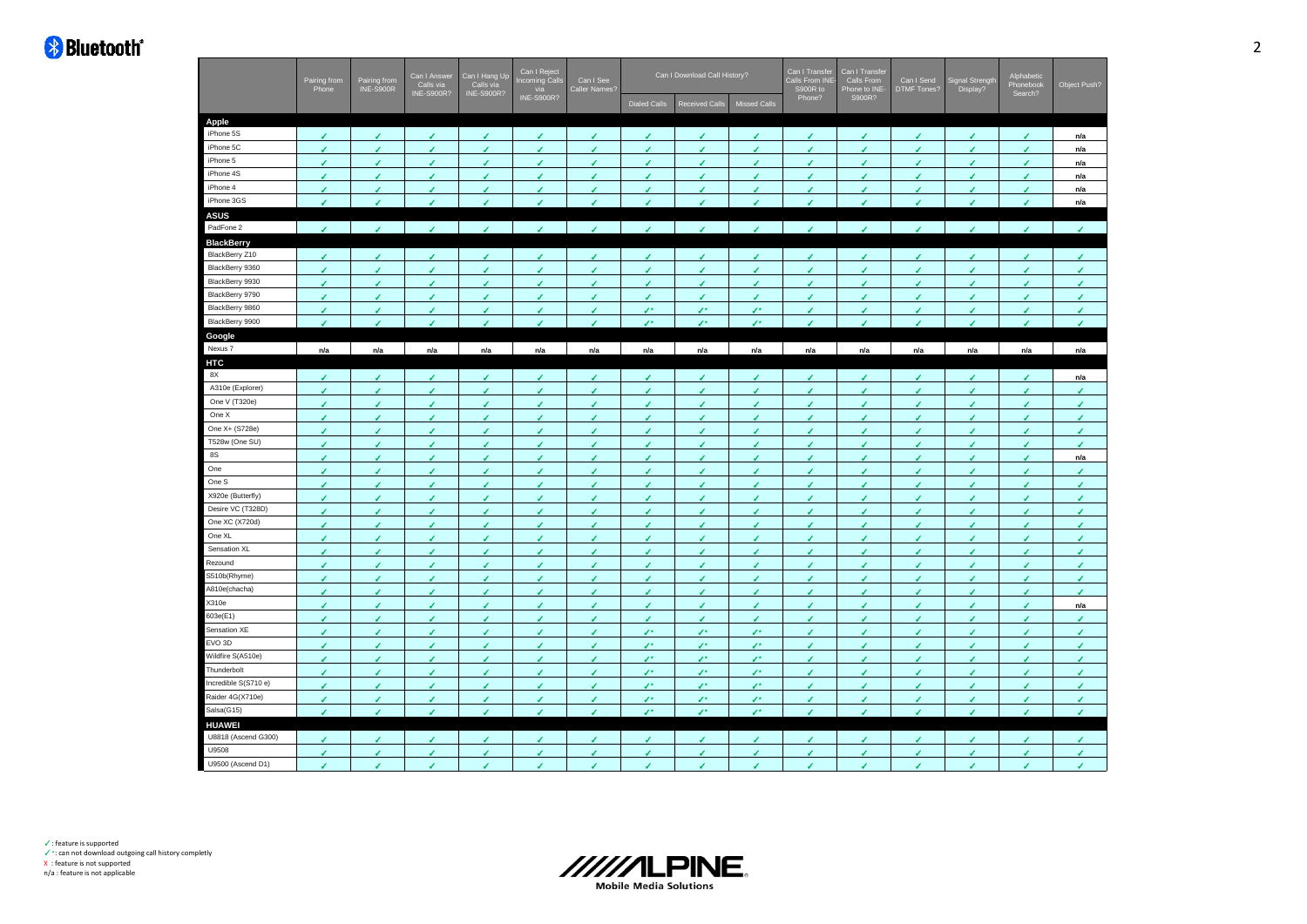|                          | Pairing from  | Pairing from<br>INE-S900R | Can I Answer<br>Calls via<br>INE-S900R? | Can I Hang Up<br>Calls via<br>INE-S900R? | Can I Reject<br>Incoming Call:<br>via | Can I See<br>Caller Names? |                        | Can I Download Call History? |                       | Can I Transfer<br>Calls From INE<br>S900R to | Can I Transfer<br>Calls From<br>Phone to INE- | Can I Send<br>DTMF Tones? | Signal Strengt<br>Display? | Alphabetic<br>Phonebook<br>Search? | Object Push?   |
|--------------------------|---------------|---------------------------|-----------------------------------------|------------------------------------------|---------------------------------------|----------------------------|------------------------|------------------------------|-----------------------|----------------------------------------------|-----------------------------------------------|---------------------------|----------------------------|------------------------------------|----------------|
|                          |               |                           |                                         |                                          | INE-S900R?                            |                            | <b>Dialed Calls</b>    | <b>Received Calls</b>        | <b>Missed Calls</b>   | Phone?                                       | S900R?                                        |                           |                            |                                    |                |
| W1                       |               | J                         |                                         |                                          |                                       | ◢                          |                        | ℐ                            |                       |                                              |                                               | ◢                         |                            |                                    | n/a            |
| Ascend D <sub>2</sub>    | v             | J                         | J                                       | J.                                       | ر                                     | ر                          | ر                      | J                            | ◢                     | J                                            | ٠                                             | J.                        | J.                         | J                                  | J.             |
| Ascend P1(U9200)         | v             | v                         | v                                       | ✔                                        | J                                     | J                          | v                      | J                            | ٠                     | ر                                            | $\epsilon$                                    | $\epsilon$                | ◢                          | J                                  | v              |
| U8825D                   | ✔             | ℐ                         | ✔                                       | ◢                                        | ℐ                                     | ✔                          | ✔                      | ✓                            | ✔                     | ✔                                            | ✔                                             | ✔                         | ◢                          | ∕                                  | v              |
| U9510e                   | v             | J                         | J                                       | ✔                                        | J                                     | ر                          | J                      | J                            | ر                     | J                                            | ر                                             | v                         | ر                          | J                                  | v              |
| U8860                    | v             | v                         | v                                       | ¥.                                       | v                                     | v                          | v                      | J.                           | ٠                     | ر                                            | ٠                                             | $\epsilon$                | V                          | J                                  | J.             |
| C8650                    | ✔             | ℐ                         | ✔                                       | ◢                                        | ◢                                     | ℐ                          | ℐ                      | ✓                            | J                     | ✔                                            | J                                             | J                         |                            | í                                  | ٠              |
| Ascend Mate              | J.            | $\overline{\mathbf{r}}$   | ×.                                      | ◢                                        | J.                                    | J.                         | J.                     | J.                           | J.                    | J.                                           | J.                                            | J.                        | $\overline{\mathcal{L}}$   | J.                                 | J.             |
| Lenovo                   |               |                           |                                         |                                          |                                       |                            |                        |                              |                       |                                              |                                               |                           |                            |                                    |                |
| S820                     |               | J                         |                                         | ◢                                        |                                       | J                          | ◢                      | s                            | ◢                     | J                                            | ◢                                             | J                         |                            |                                    | ر              |
| S920                     | ✔             | J                         | J                                       | ✔                                        | ۷                                     | v                          | J                      | J                            | ۷                     | J.                                           | J.                                            | v                         | <b>V</b>                   | J                                  | v              |
| A60                      | ر             | J                         | J                                       | ◢                                        | ٠                                     | ◢                          | $\mathcal{E}^{\pm}$    | J×                           | $\mathcal{L}^*$       | <b>V</b>                                     | <b>V</b>                                      | J                         | n/a                        | J                                  | $\epsilon$     |
| LG                       |               |                           |                                         |                                          |                                       |                            |                        |                              |                       |                                              |                                               |                           |                            |                                    |                |
| E612 (optimus L5)        |               | ✓                         |                                         | J                                        | ◢                                     | ✔                          | J                      | ✓                            | J                     | J                                            | J                                             | ✓                         | J                          | J                                  | v              |
| E975 (Optimus G)         | J.            | J                         | J.                                      | J.                                       | ◢                                     | ✔                          | v                      | v                            | J                     | ✔                                            | v                                             | v                         | J                          | ◢                                  | ✓              |
| Lucid 4G                 | ℐ             | ◢                         | J                                       | ◢                                        | ◢                                     | ◢                          | J                      | J                            | J                     | ℐ                                            | ◢                                             | ℐ                         |                            | ℐ                                  | J              |
| P765 (OPTIMUS L9)        | v             | ✓                         | v                                       | ✔                                        | ✔                                     | v                          | ✔                      | v                            | J                     | ✔                                            | v                                             | v                         | J                          | J.                                 | v              |
| F160L (Optimus LTE 2)    | v             | ✓                         | v                                       | J.                                       | ✔                                     | v                          | v                      | v                            | J                     | ℐ                                            | v                                             | v                         | ◢                          | J                                  | J.             |
| LU6200 (Optimus LTE)     | ✔             |                           | J                                       | ◢                                        |                                       | ℐ                          | ℐ                      | ℐ                            |                       | ∕                                            | ℐ                                             | n/a                       |                            | ∕                                  | ℐ              |
| Nexus 4                  | v             | ر                         | J                                       | ٠                                        | ◢                                     | ۶                          | ر                      | J                            | J                     | J                                            | J                                             | J                         | J.                         | s                                  | J              |
| P705 (Optimus L7)        | v             | v                         | v                                       | v                                        | ✔                                     | J                          | v                      | v                            | ٠                     | ر                                            | $\epsilon$                                    | $\epsilon$                | V                          | J                                  | ¥              |
| P880 (Optimus 4X HD)     | ✔             | ℐ                         | ✔                                       | J                                        | J                                     | ر                          | J                      | ✔                            | ✔                     | ✔                                            | ✔                                             | ✓                         | ◢                          | ∕                                  | ¥              |
| E400                     | V             | J                         | J                                       | ✔                                        | ر                                     | ر                          | J                      | J                            | ر                     | ر                                            | J.                                            | v                         | ر                          | J                                  | v              |
| P355                     | v             | v                         | v                                       | ¥.                                       | v                                     | v                          | v                      | ٠                            | ٠                     | ر                                            | ٠                                             | $\epsilon$                | ٠                          | J                                  | J.             |
| E510                     | ✔             | ℐ                         | ✔                                       | ر                                        | ◢                                     | ر                          | J                      | ℐ                            | ✔                     | ✔                                            | v                                             | J                         | J                          | í                                  | J.             |
| E730                     | v             | J                         | v                                       | ✔                                        | v                                     | v                          | J                      | J                            | ۷                     | í                                            | ۷                                             | J                         | ر                          | J                                  | ٠              |
| P970(Optimus Black)      | $\epsilon$    | v                         | v                                       | ¥.                                       | J.                                    | v                          | $\mathcal{L}^{\infty}$ | $\mathcal{L}^{\infty}$       | $\mathcal{L}^{\star}$ | v                                            | $\epsilon$                                    | $\epsilon$                | <b>V</b>                   | $\epsilon$                         | $\epsilon$     |
| P990(Optimus 2X, P993,St | ✔             | J                         | J                                       | J                                        | ◢                                     | J                          | n/a                    | n/a                          | n/a                   | ℐ                                            | J                                             | J                         |                            | J                                  | J.             |
| P690                     | v             | J                         | ✔                                       | ✔                                        | ✔                                     | ✔                          | ↙                      | v.                           | J×                    | v                                            | v                                             | v                         | J                          | k.                                 | v              |
| GD880(mini)              | v             | v                         | ✓                                       | ✓                                        | v                                     | v                          | $\mathcal{L}^*$        | v.                           | $\mathcal{L}^*$       | ✓                                            | $\epsilon$                                    | $\epsilon$                | ٠                          | ✓                                  | $\epsilon$     |
| P350 (Optimus Me)        | J.            | v                         | v                                       | v.                                       | J.                                    | J.                         | $\mathcal{L}^{\pm}$    | $\mathcal{L}^*$              | $\mathbf{r}$          | $\epsilon$                                   | J.                                            | $\mathcal{L}$             | J                          | $\mathcal{L}$                      | J.             |
| Motorola                 |               |                           |                                         |                                          |                                       |                            |                        |                              |                       |                                              |                                               |                           |                            |                                    |                |
| MB886 (Atrix HD)         | J             | J                         | J                                       | ✓                                        | ر                                     | v.                         | J                      | v                            | ✔                     | J                                            | ✔                                             | v                         | V                          | J                                  | $\epsilon$     |
| XT535 (Defy XT)          | ℐ             |                           | ◢                                       | J                                        | ◢                                     | ℐ                          | J                      | J                            | J                     | ◢                                            | ◢                                             | ℐ                         |                            |                                    | J              |
| XT550                    | v             | v                         | v                                       | ✓                                        | ✔                                     | v                          | v                      | v                            | ✔                     | v                                            | $\epsilon$                                    | v                         | V                          | J.                                 | v              |
| XT890 (RAZR i)           | J             | ✓                         | v                                       | J.                                       | ✔                                     | v                          | v                      | ✓                            | ◢                     | ℐ                                            | v                                             | v                         | ◢                          | J                                  | v              |
| ME860 (ATRIX 4G)         | ℐ             |                           | ◢                                       | ◢                                        |                                       | ℐ                          | ℐ                      | ℐ                            |                       | ◢                                            | ℐ                                             | ◢                         |                            | ℐ                                  | ◢              |
| MB855 (Photon 4G)        | J             | J                         | J                                       | ٠                                        | ◢                                     | ر                          | ر                      | s                            | ◢                     | J                                            | ٠                                             | $\bullet$                 | J.                         | J                                  | ٠              |
| Motoluxe (XT685)         | J             | ۶                         | J                                       | ر                                        | ر                                     | J                          | J                      | ℐ                            | J                     | ℐ                                            | ◢                                             | J                         | J                          | J                                  | J.             |
| XT320 (Defy mini)        | v             | J                         | ✔                                       | J                                        | J                                     | J                          | v                      | ℐ                            | v                     | ✔                                            | v                                             | ↙                         | J                          | ✔                                  | v              |
| XT390                    | v             | J                         | ✔                                       | ✔                                        | ر                                     | ر                          | J                      | J                            | ر                     | ر                                            | ٠                                             | v                         | ر                          | J                                  | Ÿ,             |
| XT910 (Droid Razr)       | v             | v                         | v                                       | ¥.                                       | J.                                    | v                          | v                      | ٠                            | ٠                     | ر                                            | ٠                                             | $\epsilon$                | J.                         | J                                  | J.             |
| Droid 4 (XT894)          | ✔             | ℐ                         | J.                                      | J.                                       | J                                     | J                          | J                      | ℐ                            | ✔                     | ℐ                                            | ٠                                             | J                         | J                          | í                                  | J.             |
| XT760                    | v             | J                         | J                                       | ✔                                        | v                                     | J                          | J                      | J                            | J                     | í                                            | ۷                                             | v                         | J                          | J                                  | v              |
| XT885 (RAZR V)           | $\mathcal{L}$ | v                         | v.                                      | ¥.                                       | v.                                    | v                          | $\epsilon$             | J.                           | J.                    | ¥.                                           | $\epsilon$                                    | $\epsilon$                | <b>V</b>                   | $\epsilon$                         | J.             |
| XT926 (DROID RAZR HD)    | ✔             | J                         | J                                       | ٠                                        | ◢                                     | J                          | J                      | J                            | J                     | J                                            | J                                             | J                         | J                          | J                                  | $\overline{f}$ |
| ME863                    | v             | J                         | ✓                                       | ✔                                        | ✔                                     | ✔                          | ✔                      | J                            | ٠                     | ✔                                            | v                                             | v                         | J                          | k.                                 | v              |
| XT615(Motoluxe)          | v             | v                         | ✓                                       | ✓                                        | ✔                                     | ✔                          | v                      | v                            | ٠                     | ✔                                            | $\epsilon$                                    | v                         | ٠                          | ✓                                  | v              |
| ME632                    | ✓             | J                         | ◢                                       | J                                        | ◢                                     | J                          | J                      | J                            | J                     | J                                            | J                                             | J                         | J                          | í                                  | J              |
| MB 525                   | v             | ✓                         | v                                       | ✔                                        | ✔                                     | ✔                          | ✔                      | J                            | ر                     | ✔                                            | ٠                                             | $\epsilon$                | J                          | v                                  | v              |
| Droid Razr               | v             | v                         | v                                       | ✓                                        | ✔                                     | ✔                          | $\mathcal{L}^*$        | $\mathcal{L}^*$              | $\mathcal{L}^*$       | í                                            | v                                             | J                         | J                          | x                                  | J.             |
| XT883(DROID 3)           | v             | ✔                         | ✔                                       | ◢                                        | ✔                                     | ◢                          | J×                     | z.                           |                       | ◢                                            | ℐ                                             | J                         | ◢                          | J                                  | ◢              |

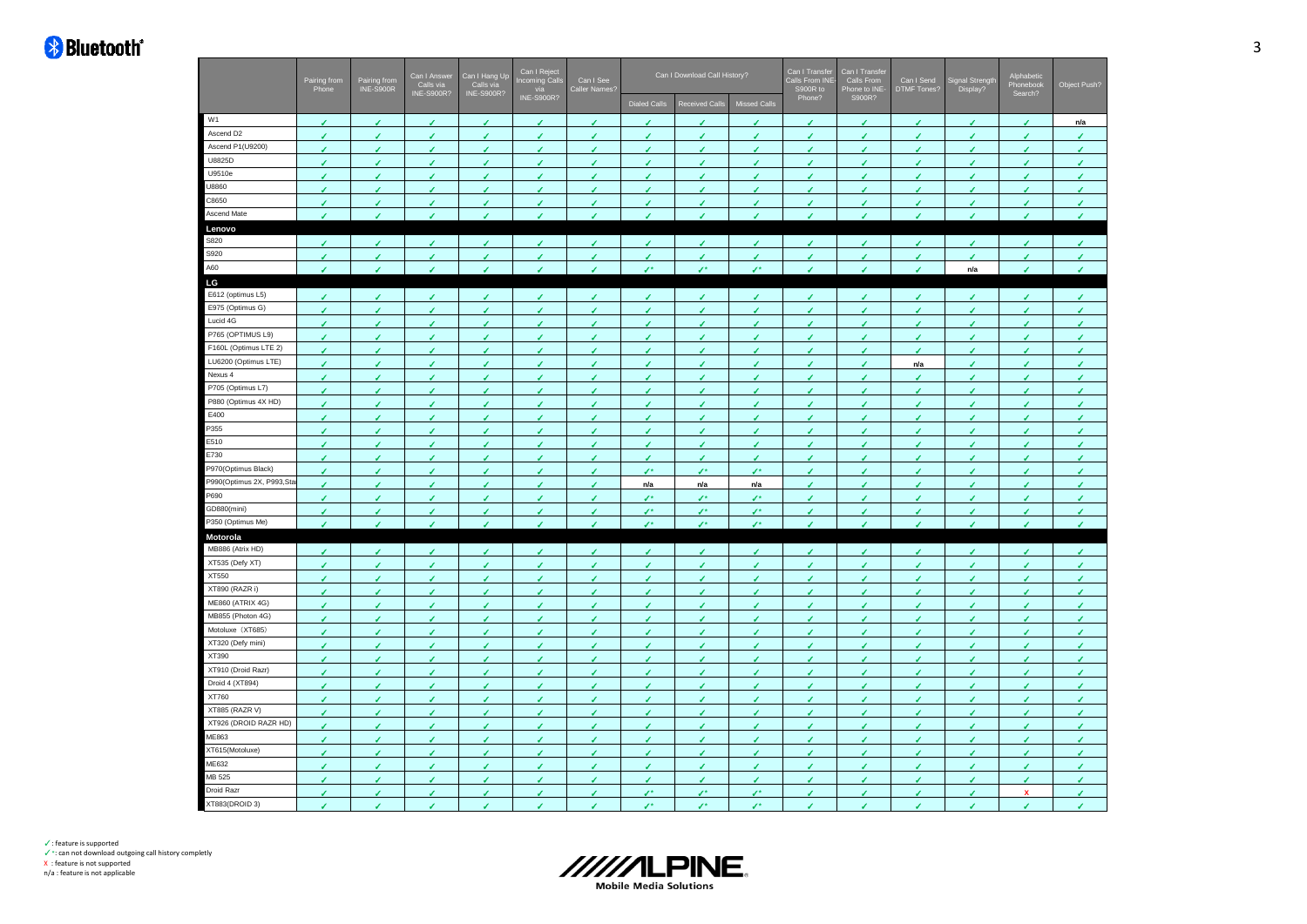|                           | Can I Answer<br>Pairing from<br>Pairing from<br>Calls via<br>INE-S900R?<br>INE-S900R<br>Phone |                          |               | Can I Hang Up<br>Calls via<br>INE-S900R? | Can I Reject<br>Incoming Calls<br>via<br>INE-S900R? | Can I See<br>Caller Names? |                     | Can I Download Call History? |              | Can I Transfer<br>Calls From INE- | Can I Transfer<br>Calls From | Can I Send<br><b>DTMF Tones?</b> | Signal Strength<br>Display? | Alphabetic<br>Phonebook<br>Search? | Object Push?            |
|---------------------------|-----------------------------------------------------------------------------------------------|--------------------------|---------------|------------------------------------------|-----------------------------------------------------|----------------------------|---------------------|------------------------------|--------------|-----------------------------------|------------------------------|----------------------------------|-----------------------------|------------------------------------|-------------------------|
|                           |                                                                                               |                          |               |                                          |                                                     |                            | <b>Dialed Calls</b> | Received Calls               | Missed Calls | S900R to<br>Phone?                | Phone to INE-<br>S900R?      |                                  |                             |                                    |                         |
| Nokia                     |                                                                                               |                          |               |                                          |                                                     |                            |                     |                              |              |                                   |                              |                                  |                             |                                    |                         |
| 2060                      | $\overline{\mathbf{r}}$                                                                       | J.                       | J             | $\mathcal{L}$                            | ٠                                                   | J.                         | J.                  | J.                           | J            | ۶                                 | J.                           | J.                               | $\mathcal{L}$               | J.                                 | $\overline{\mathbf{r}}$ |
| Lumia 925                 | $\mathcal{L}$                                                                                 | J                        | v             | $\epsilon$                               | v                                                   | J.                         | ۶                   | ۶                            | v            | ر                                 | $\overline{\mathbf{r}}$      | J.                               | v                           | J.                                 | n/a                     |
| 3110                      | v                                                                                             | ✓                        | v             | ✓                                        | v                                                   | ✔                          | ✔                   | ✔                            | ۷            | ✔                                 | v                            | J.                               | ✔                           | ✓                                  | ✔                       |
| E51                       | $\overline{\mathcal{L}}$                                                                      | J                        | ر             | v                                        | ٠                                                   | J                          | ۷                   | J.                           | ۶            | J                                 | ر                            | v                                | J                           | J                                  | J                       |
| Asha501                   | $\epsilon$                                                                                    | $\overline{\mathcal{L}}$ | $\epsilon$    | J.                                       | $\epsilon$                                          | ٠                          | n/a                 | n/a                          | n/a          | ٠                                 | ٠                            | v                                | v                           | J                                  | J.                      |
| Lumia 625                 | ✔                                                                                             | ℐ                        | J             | v                                        | ◢                                                   | ℐ                          | ◢                   | ◢                            | ◢            | ℐ                                 | ℐ                            | J                                | J                           | ◢                                  | n/a                     |
| Lumia 1020                | $\mathcal{L}$                                                                                 | $\epsilon$               | $\epsilon$    | $\epsilon$                               | ¥.                                                  | v                          | v                   | k.                           | v            | v                                 | v                            | k.                               | v                           | v                                  | n/a                     |
| Asha 210                  | ◢                                                                                             | J                        | ر             | ℐ                                        | ر                                                   | ℐ                          | ◢                   |                              | ◢            |                                   | ◢                            | ℐ                                | J                           |                                    | J                       |
| 515                       | $\mathcal{L}$                                                                                 | J                        | J             | z                                        | J                                                   | J                          |                     | v                            | ٠            | J                                 | J                            | J                                | J                           |                                    | J                       |
| 3080                      | $\mathcal I$                                                                                  | $\epsilon$               | $\epsilon$    | $\epsilon$                               | ٠                                                   | ٠                          | J                   | J.                           | J.           | J                                 | $\epsilon$                   | J                                | $\epsilon$                  | J.                                 | $\epsilon$              |
| 3090                      |                                                                                               |                          |               |                                          |                                                     |                            |                     |                              |              |                                   |                              |                                  |                             |                                    |                         |
| Lumia 1520                | ✓                                                                                             | ✔<br>J                   | ✔<br>J        | ✔<br>J                                   | ✔<br>ر                                              | ✔<br>ر                     | ✔<br>J              | ✔<br>J                       | ✔            | ✔<br>J                            | ✔                            | ✔<br>J                           | J<br>J                      | ✔<br>J                             | ✔                       |
| C7-00                     | $\epsilon$                                                                                    |                          |               |                                          |                                                     |                            |                     |                              | J            |                                   | J                            |                                  |                             |                                    | n/a                     |
| Lumia 520                 | $\epsilon$                                                                                    | J                        | ✔             | v.                                       | J.                                                  | J.                         | v                   | J.                           | J.           | J                                 | ✔                            | v.                               | k.                          | J                                  | J                       |
| Lumia 820                 | $\mathcal{L}$                                                                                 | J                        | $\mathcal{L}$ | J.                                       | J.                                                  | J.                         | J.                  | J.                           | J.           | J.                                | J.                           | J.                               | $\mathcal{L}$               | J.                                 | n/a                     |
|                           | ✔                                                                                             | J                        | J             | J                                        | J                                                   | ✔                          | ✔                   | ℐ                            | ◢            | ◢                                 | ✔                            | ✔                                | J                           | ◢                                  | n/a                     |
| Lumia 920<br>3050         | v                                                                                             | ✓                        | ✓             | ✓                                        | ✔                                                   | ✔                          | ℐ                   | ✓                            | ✔            | ✔                                 | ✔                            | ✓                                | ✔                           | ✔                                  | n/a                     |
|                           | J                                                                                             | J                        | J             | J                                        | ر                                                   | ر                          | J                   | J                            | ر            | ◢                                 | J                            | ✓                                | J                           | ℐ                                  | J                       |
| Lumia 510                 | $\epsilon$                                                                                    | J                        | J             | ◢                                        | ر                                                   | ◢                          | J                   | J                            | J            | ◢                                 | ◢                            | ◢                                | J                           | ℐ                                  | n/a                     |
| 808 (PureView)            | J.                                                                                            | J                        | J             | J                                        | ر                                                   | ر                          | J                   | J                            | ◢            | ◢                                 | J                            | J                                | J                           |                                    | J                       |
| Lumia 620                 | ۷                                                                                             | v                        | v             | $\epsilon$                               | ٠                                                   | J                          | ۶                   | v                            | v            | ✓                                 | v                            | v                                | v                           | v                                  | n/a                     |
| Lumia900 (Hydra)          | ✔                                                                                             | ℐ                        | ✔             | ℐ                                        | ◢                                                   | ✔                          |                     | ℐ                            | ✔            | ℐ                                 | ✔                            | ℐ                                | ◢                           | ℐ                                  | n/a                     |
| Lumia 800                 | V                                                                                             | J                        | J             | J                                        | ر                                                   | J                          | ر                   | J                            | J            | J                                 | J                            | J                                | J                           | ℐ                                  | n/a                     |
| 500                       | $\epsilon$                                                                                    | $\epsilon$               | $\epsilon$    | $\epsilon$                               | ر                                                   | v                          | v                   | J.                           | v            | v                                 | v                            | v                                | $\epsilon$                  | J.                                 | v                       |
| Lumia 710                 | ٠                                                                                             | ℐ                        | ✔             | v                                        | ✔                                                   | ℐ                          | ◢                   | ℐ                            | ✔            | ℐ                                 | ✔                            | J                                | J                           | ℐ                                  | n/a                     |
| 3030                      | $\mathcal{L}$                                                                                 | J                        | J.            | J.                                       | ٠                                                   | J                          | J.                  | J.                           | J            | z.                                | v                            | J.                               | J.                          | J.                                 | J                       |
| 3000                      | $\epsilon$                                                                                    | ✔                        | $\epsilon$    | $\epsilon$                               | J.                                                  | v                          | v                   | J.                           | ٠            | z.                                | v                            | J.                               | k.                          | J.                                 | v                       |
| 2323                      | $\mathcal{L}$                                                                                 | v                        | $\epsilon$    | k.                                       | v                                                   | v                          | V                   | k.                           | v            | ¥.                                | n/a                          | k.                               | $\mathcal{L}$               | k.                                 | $\mathcal{L}$           |
| 2010                      | J                                                                                             | J                        | ر             | J                                        | ٠                                                   | ◢                          | ◢                   | J                            | ◢            | ◢                                 | ℐ                            | J                                | J                           | ℐ                                  | ◢                       |
| Lumia 610                 | ✓                                                                                             | ✔                        | J             | ◢                                        | ✔                                                   | n/a                        | ✔                   | J                            | ✔            | ✔                                 | ✔                            | ✓                                | ✔                           | ℐ                                  | n/a                     |
| 3070                      | $\epsilon$                                                                                    | J                        | ✔             | v                                        | J                                                   | J                          | ✔                   | ✔                            | J            | k.                                | J                            | J.                               | ✓                           | ✓                                  | J                       |
| Lumia 720                 | $\epsilon$                                                                                    | J                        | ✔             | J                                        | ٠                                                   | ر                          | J                   | J                            | J            | J                                 | v                            | J                                | J                           | J                                  | n/a                     |
| 701                       | $\mathcal{L}$                                                                                 | J                        | J.            | J.                                       | ر                                                   | ر                          | J×.                 | J×                           | J×           | J.                                | J                            | J.                               | J.                          | s                                  | J                       |
| 2720a                     | $\checkmark$                                                                                  | ✔                        | J             | ✔                                        | ✔                                                   | J                          | J                   | J                            | ◢            | ✔                                 | n/a                          | ✓                                | v                           | ◢                                  | ✔                       |
| N9                        | ✔                                                                                             | ✔                        | ✔             | ✔                                        | ✔                                                   | ∕                          | ↙                   | v.                           | ↙            | ✔                                 | ✔                            | ✓                                | ✔                           | ℐ                                  | ✔                       |
| $C2 - 01$                 | J                                                                                             |                          |               | J                                        | J                                                   | J                          | z.                  | z.                           | J×           |                                   | n/a                          |                                  |                             |                                    |                         |
| X2-01                     | $\epsilon$                                                                                    | ✓                        | v             | v                                        | v                                                   | v                          | J.                  | v                            | v            | ↙                                 | J                            | v.                               | $\epsilon$                  | ✓                                  | v                       |
| $C1 - 01$                 | $\epsilon$                                                                                    | ℐ                        | J             | J                                        | ر                                                   | ٠                          | ۶                   | J                            | ر            | ✓                                 | ◢                            | J                                | J                           | J                                  | v                       |
| Samsung                   |                                                                                               |                          |               |                                          |                                                     |                            |                     |                              |              |                                   |                              |                                  |                             |                                    |                         |
| GT-I9200(Galaxy Mega)     | J                                                                                             | J                        |               | J                                        |                                                     |                            |                     |                              | ◢            |                                   | J                            | ✔                                | J                           |                                    | J                       |
| GT-19152(Galaxy Mega)     | $\mathcal{L}$                                                                                 | ✔                        | $\mathcal{L}$ | k.                                       | v                                                   | z                          | v                   | v.                           | v            | k.                                | v                            | k.                               | Î.                          | ◢                                  | k.                      |
| 19190(GALAXY S4 mini)     | $\epsilon$                                                                                    | ◢                        | ◢             | ◢                                        | ◢                                                   | ℐ                          | ٠                   | ◢                            | ◢            | ℐ                                 | ◢                            | J                                | J                           | J                                  | ر                       |
| Galaxy Note3              | ✓                                                                                             | ✔                        | v             | ✔                                        | ◢                                                   | ℐ                          | ◢                   | J                            | ◢            | ◢                                 | ✔                            | ✓                                | J                           | ◢                                  | ✔                       |
| Galaxy Win                | $\mathcal{L}$                                                                                 | k.                       | v             | v                                        | V                                                   | V                          | v                   | v                            | J            | k.                                | v                            | v                                | k.                          | v                                  | v                       |
| i9268(Galaxy Premier)     | v                                                                                             | J                        | J             | ٠                                        | ٠                                                   | ر                          | J                   | J                            | ٠            | J                                 | v                            | J                                | J                           | J                                  | ✔                       |
| i9082l                    | $\mathcal{L}$                                                                                 | J.                       | J.            | J.                                       | J.                                                  | J                          | J.                  | J.                           | J.           | J.                                | v                            | J.                               | v                           | z                                  | J.                      |
| P601(GALAXY Note10.1)     |                                                                                               |                          |               |                                          |                                                     |                            |                     |                              |              |                                   |                              |                                  |                             | ◢                                  |                         |
| S7568I                    | ✔                                                                                             | ℐ                        | J             | v                                        | ◢                                                   | ◢                          | J                   | J                            | ◢            | ◢                                 | J                            | ◢                                | k.                          |                                    | v                       |
| GALAXY S4 Zoom            | ✓                                                                                             | ✔                        | ✔             | ✔                                        | ✔                                                   | ✔                          | ✔                   | ✔                            | ✔            | ✔                                 | ✔                            | ✓                                | ✔                           | ✓                                  | ✔                       |
|                           | J                                                                                             | J                        | J             | J                                        | ر                                                   | J                          | J                   | J                            |              |                                   | ◢                            | J                                | J                           | ◢                                  | J                       |
| 19295 GALAXY S4 Active)   | $\epsilon$                                                                                    | ✓                        | v             | ✓                                        | v                                                   | J                          | J                   | J                            | ✓            | J                                 | ✔                            | ✓                                | ✓                           | J.                                 | ✔                       |
| Galaxy Ace3               | $\mathcal{L}$                                                                                 | J                        | J             | J.                                       | J                                                   | ر                          | J                   | J                            | J            | J                                 | ٠                            | J.                               | J.                          | J                                  | J                       |
| Galaxy Round              | ✓                                                                                             | J                        | J             | J                                        | J                                                   | ر                          | J                   | J                            | ✔            | ◢                                 | ٠                            | J                                | J                           | J                                  | J                       |
| Galaxy note 10.1 (GT-N800 | v                                                                                             | J                        | J.            | J.                                       | ٠                                                   | J                          | ◢                   | J                            | ر            | J                                 | ◢                            | v                                | J                           | J                                  | v                       |

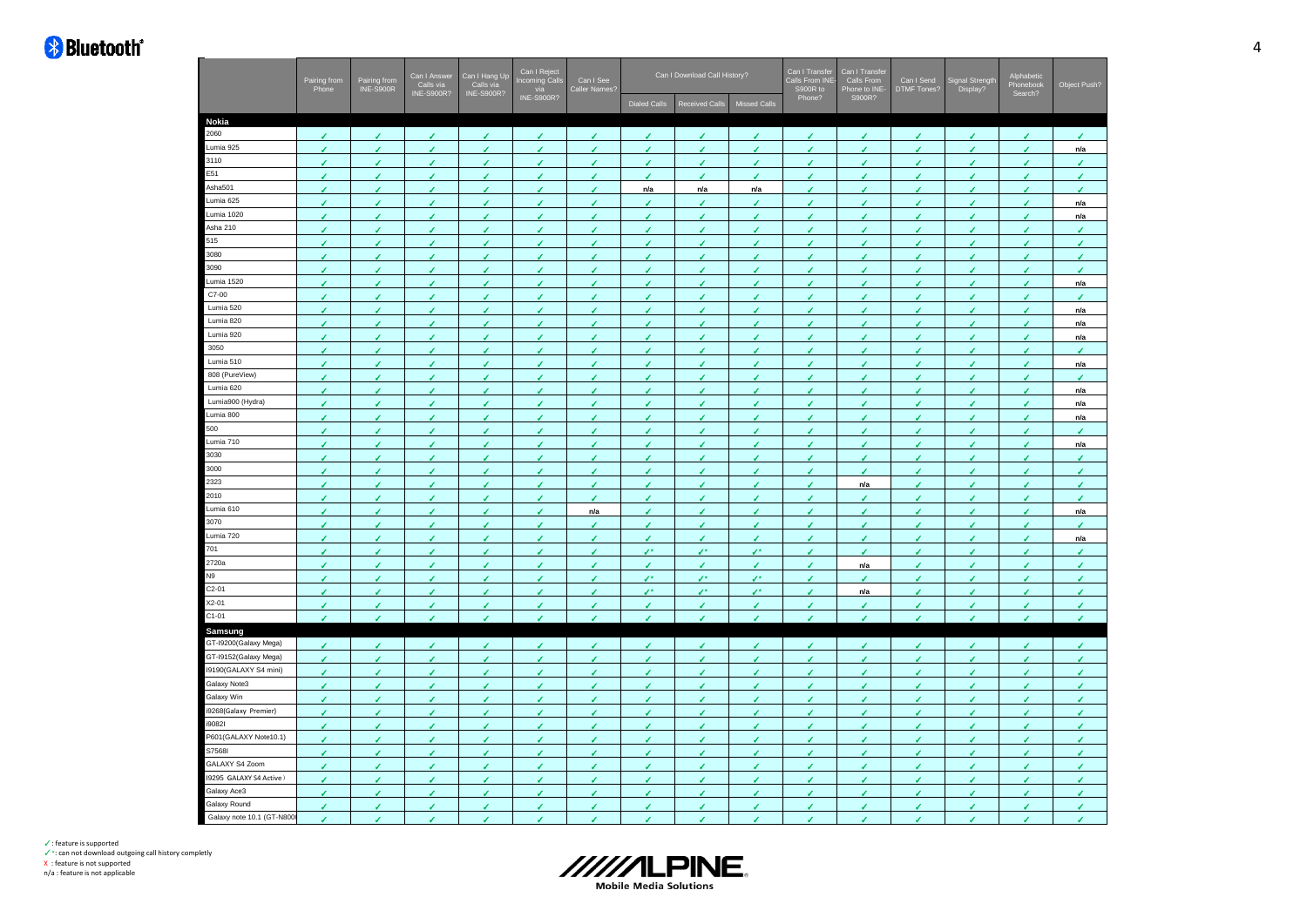|                          | Pairing from<br>Phone    | Can I Answer<br>Can I Hang Up<br>Calls via<br>INE-S900R?<br>Pairing from<br>INE-S900R<br>Calls via<br>INE-S900R? |                          | Can I Reject<br>Incoming Calls<br>via<br>INE-S900R? | Can I See<br>Caller Names? |                          | Can I Download Call History? |                       | Can I Transfer<br>Calls From INE<br>S900R to | Can I Transfer<br>Calls From<br>Phone to INE- | Can I Send<br>DTMF Tones? | gnal Strength<br>Display? | Alphabetic<br>Phonebook<br>Search? | Object Push? |     |
|--------------------------|--------------------------|------------------------------------------------------------------------------------------------------------------|--------------------------|-----------------------------------------------------|----------------------------|--------------------------|------------------------------|-----------------------|----------------------------------------------|-----------------------------------------------|---------------------------|---------------------------|------------------------------------|--------------|-----|
|                          |                          |                                                                                                                  |                          |                                                     |                            |                          | <b>Dialed Calls</b>          | <b>Received Calls</b> | Missed Calls                                 | Phone?                                        | S900R?                    |                           |                                    |              |     |
| Galaxy Note 2 (N7100)    |                          |                                                                                                                  |                          |                                                     |                            |                          |                              |                       |                                              |                                               |                           |                           |                                    |              | ◢   |
| <b>SCH-i579</b>          | ✔                        | ✔                                                                                                                | ✔                        | ✔                                                   | ✔                          | ✔                        | ✔                            | ✔                     | ◢                                            | ℐ                                             | J                         | ✔                         | v                                  | ◢            | v   |
| I8262D                   | v                        | ✔                                                                                                                | ✔                        | ✔                                                   | ✔                          | ✔                        | ✔                            | ℐ                     | ✔                                            |                                               | ✔                         | ✔                         | ✔                                  |              | ✔   |
| S5690 (Galaxy Xcover)    | k.                       | J                                                                                                                | v                        | J                                                   | ۷                          | J                        | J                            | J                     | ر                                            |                                               | J                         | í                         | J                                  |              | J   |
| 5830i                    | $\epsilon$               | J.                                                                                                               | v.                       | $\epsilon$                                          | $\epsilon$                 | $\epsilon$               | $\epsilon$                   | v.                    | v                                            | v                                             | v                         | v                         | $\epsilon$                         | J            | v   |
| GT-S7562i                | ✔                        | ✔                                                                                                                | ✔                        | ◢                                                   | ✔                          | J                        | ◢                            | J                     | ✔                                            | ℐ                                             | ر                         | ℐ                         | ℐ                                  | ◢            | ℐ   |
| 18530 (Galaxy Beam)      | $\epsilon$               | J                                                                                                                | ✔                        | ر                                                   | J.                         | ر                        | v                            | v                     | ر                                            | ℐ                                             | v                         | J.                        | J                                  | s            | v   |
| Galaxy S4 (19500)        | $\epsilon$               | v.                                                                                                               | v.                       | ↙                                                   | ٠                          | v                        | $\epsilon$                   | v.                    | ٠                                            | z.                                            | v                         | ↙                         | v                                  | ◢            | ¥.  |
| i919 (GALAXY S DUOS)     | $\mathcal{L}$            | J.                                                                                                               | J.                       | k.                                                  | J.                         | v                        | $\mathcal{L}$                | J.                    | $\epsilon$                                   | z.                                            | k.                        | J.                        | J                                  | J.           | v   |
| Galaxy Nexus (GT-19250)  | J                        | ◢                                                                                                                | ◢                        | J.                                                  | ◢                          | ◢                        | ℐ                            | ٠                     | ◢                                            | ◢                                             | J                         | J                         | ◢                                  | ℐ            | ◢   |
| GT-i9220 (Galaxy Note)   | v                        | ✓                                                                                                                | ✓                        | ✔                                                   | ◢                          | ◢                        | J                            | k.                    | ✔                                            | ◢                                             | ✔                         | ◢                         | ✔                                  | ∕            | J.  |
| 1699 (Galaxy Trend)      | $\epsilon$               | J                                                                                                                | J                        | J                                                   | J                          | ✔                        | J                            | J                     | J                                            |                                               | J                         | J.                        | J                                  |              | J   |
| 18190N (GALAXY SIII Mini | $\epsilon$               | v                                                                                                                | v                        | ✓                                                   | ۷                          | v                        | ٠                            | J                     | ✓                                            | J                                             | ✔                         | v                         | ✓                                  | J            | v   |
| 19070 (Galaxy S Advance) | J                        | J                                                                                                                | J                        | J                                                   | J                          | ℐ                        | ◢                            | ◢                     |                                              |                                               | ◢                         | ◢                         | ◢                                  |              | ℐ   |
| 19300 (Galaxy SIII)      | $\epsilon$               | v                                                                                                                | ✓                        | ¥.                                                  | ✔                          | J                        | $\mathcal{L}$                | v                     | ✔                                            | J                                             | v                         | v.                        | ✓                                  | J            | J.  |
| <b>OMNIA M (S7530)</b>   | ◢                        | ℐ                                                                                                                | ✔                        | ✔                                                   | J                          | J                        | ◢                            | J                     | ◢                                            |                                               | ✔                         | ✔                         | J                                  |              | n/a |
| GT-19001                 | J                        |                                                                                                                  | J                        |                                                     |                            |                          |                              |                       |                                              |                                               |                           |                           |                                    |              |     |
| P6800                    | $\epsilon$               | J.                                                                                                               | $\overline{\mathcal{L}}$ | $\epsilon$                                          | ◢                          | $\overline{\mathcal{L}}$ | $\mathcal{L}$                | J.                    | ◢                                            | J.                                            | $\mathcal{L}$             | J.                        | $\mathcal{L}$                      | J            | J.  |
| B5510(GALAXY Y PRO)      | J                        | ℐ                                                                                                                | ℐ                        | ✔                                                   | J                          | J                        | ℐ                            |                       |                                              |                                               | J                         | ✔                         | J                                  |              | í   |
| GT-S8600                 | v                        | J                                                                                                                | ر                        | J                                                   | ر                          | J                        | J.                           | J                     |                                              | ◢                                             | ر                         | J                         | J                                  | ı            | J   |
| S7250D(Wave M)           | v.                       | J.                                                                                                               | v.                       | ¥.                                                  | v                          | v                        | v                            | $\mathcal{L}$         | v                                            | J.                                            | ¥.                        | v.                        | Î.                                 | J.           | ¥.  |
| 1897(Captivate)          | ✔                        | ✔                                                                                                                | ✔                        | ◢                                                   | J                          | ✔                        | ◢                            | ◢                     | ◢                                            | ◢                                             | ر                         | ◢                         | J                                  | ℐ            | ◢   |
| 18150                    | $\epsilon$               | ٠                                                                                                                | ✔                        | J                                                   | ٠                          | ٠                        | ٠                            | v                     | v                                            | J                                             | v                         | J.                        | v                                  | z            | v   |
| Galaxy Tab P6200         | ✔                        | ✔                                                                                                                | ✔                        | ✔                                                   | J                          | J                        | J                            | ✔                     | ✔                                            |                                               | v                         | ✓                         | J                                  |              | ✓   |
| S5360(GALAXY Y)          | $\epsilon$               | v                                                                                                                | v                        | J                                                   | ر                          | J                        | v                            | v                     | v                                            | J                                             | v                         | J.                        | J                                  | J            | J   |
| Galaxy Note 8.0          | $\epsilon$               | J.                                                                                                               | s.                       | J.                                                  | ر                          | ◢                        | J.                           | ٠                     | J.                                           | J                                             | v                         | J                         | J                                  | ◢            | J.  |
| 18750 (ATIV S)           | ✔                        | J                                                                                                                | ✔                        | ◢                                                   | J                          | ℐ                        | ◢                            | J                     | ◢                                            | ◢                                             | ◢                         | ℐ                         | J                                  | ℐ            | n/a |
| Galaxy Ace               | $\mathcal{L}$            | ✔                                                                                                                | ✓                        | v                                                   | V                          | v                        | $\epsilon$                   | v                     | J.                                           | k.                                            | V                         | J.                        | k.                                 | J.           | ✔   |
| GT-I9100(Galaxy S II)    | $\epsilon$               | J                                                                                                                | ✔                        | J                                                   | ر                          | J                        | $\mathcal{L}^*$              | v.                    | v.                                           | J                                             | ✔                         | J                         | J                                  | J            | J   |
| GT-B2100                 | $\mathcal{L}$            | J.                                                                                                               | J.                       | J.                                                  | ر                          | J                        | $\mathcal{L}^{\pm}$          | z.                    | z.                                           | z                                             | v                         | J.                        | J                                  | ∕            | J.  |
| GT-B2710                 | v                        | J                                                                                                                | ✓                        | J.                                                  | ✔                          | J                        | $\mathcal{L}^{\pm}$          | z.                    | z.                                           | ◢                                             | J                         | J.                        | J                                  | ◢            | J   |
| i809                     | ✔                        | ✔                                                                                                                | ✓                        | ✔                                                   | ر                          | ℐ                        | V.                           | ¥.                    | ×,                                           | ℐ                                             | ✔                         | ◢                         | J                                  |              | ℐ   |
| i569                     |                          |                                                                                                                  |                          |                                                     |                            | J                        | v.                           | z.                    | ✓                                            |                                               |                           |                           |                                    |              | ◢   |
| S5560C                   | $\mathcal{L}$            | v                                                                                                                | v                        | ¥.                                                  | v                          | v                        | $\epsilon$                   | v.                    | v                                            | J.                                            | v.                        | v.                        | $\epsilon$                         | J            | v.  |
| E2558                    | ◢                        | J                                                                                                                | ◢                        | ◢                                                   | J                          | J                        | $\mathcal{L}^{\pm}$          | J×.                   | J×                                           |                                               | ◢                         | ◢                         | J                                  |              | ℐ   |
| B5722C                   | J                        | J                                                                                                                | J                        | J                                                   | J                          | J                        | n/a                          | n/a                   | n/a                                          | ◢                                             | ر                         | J                         | J                                  | $\mathbf{x}$ | ٠   |
| GT-S7230E(wave 723)      | J                        | J                                                                                                                | J                        | ↙                                                   | J                          | J                        |                              | ✓                     | ◢                                            |                                               | J                         | ↙                         | J                                  | ∕            | v   |
| i9003                    | ر                        | J                                                                                                                | J                        | ر                                                   | ر                          | J                        | J×                           | J×                    | J×                                           |                                               | ر                         |                           | J                                  |              |     |
| SGH-i917(Focus)          | ◢                        | J.                                                                                                               | J                        | ٠                                                   | ٠                          | ٠                        | $\mathcal{E}^{\pm}$          | $\mathcal{E}^{\star}$ | $\mathcal{L}^*$                              | J                                             | v                         | J.                        | ر                                  | J            | n/a |
| Sony                     |                          |                                                                                                                  |                          |                                                     |                            |                          |                              |                       |                                              |                                               |                           |                           |                                    |              |     |
| L35h(Xperia ZL)          |                          | J                                                                                                                |                          | z.                                                  | ۷                          | J                        | J                            | J.                    | ر                                            |                                               | ◢                         | J.                        | J                                  | s            | ¥.  |
| M35c(Xperia SP)          | $\epsilon$               | v                                                                                                                | v                        | $\epsilon$                                          | $\overline{\mathcal{L}}$   | v                        | ٠                            | v                     | v                                            | v                                             | v                         | v                         | $\epsilon$                         | ◢            | ¥.  |
| M36h(Xperia ZR)          | ✔                        | ✔                                                                                                                | ✔                        | ◢                                                   | ◢                          | ✔                        | ◢                            | J                     |                                              |                                               | ◢                         | J                         | ◢                                  |              | ◢   |
| Xperia C (S39h)          | v                        | ✓                                                                                                                | ✓                        | v                                                   | v                          | v                        | ٠                            | v                     | J                                            | J                                             | ✔                         | ↙                         | ✔                                  | ◢            | v   |
| Xperia Z1(L39h)          | ✔                        | ✔                                                                                                                | ✔                        | ✔                                                   | J                          | ✔                        | ✔                            | ✔                     | ✔                                            | ✔                                             | ✔                         | ✓                         | J                                  |              | ✔   |
| Xperia VC(LT25c)         | J                        | J                                                                                                                | J                        | J                                                   | J                          | J                        |                              | J                     | ر                                            |                                               | J                         | J                         | J                                  |              | J   |
| Xperia Z Ultra(XL39h)    | $\overline{\mathcal{L}}$ | J.                                                                                                               | $\epsilon$               | $\epsilon$                                          | ٠                          | $\epsilon$               | J                            | J.                    | J.                                           | J.                                            | J.                        | v.                        | $\epsilon$                         | ℐ            | J.  |
| Xperia L(S36h)           | ✔                        | ✔                                                                                                                | ✔                        | J                                                   | ✔                          | ℐ                        | ℐ                            | J                     | ✔                                            | ◢                                             | ✔                         | ◢                         | J                                  | ∕            | J   |
| LT25i (Xperia V)         | v                        | J                                                                                                                | ✓                        | J                                                   | J                          | J                        | J                            | J                     | J                                            | J                                             | J                         | J                         | J                                  | s            | J   |
| ST26i (Xperia J)         | $\epsilon$               | v                                                                                                                | ✓                        | ✓                                                   | ر                          | ✓                        | $\overline{I}$               | J.                    | ٠                                            | J                                             | ✔                         | ↙                         | J                                  | J            | J.  |
| LT29i (Xperia TX)        | $\mathcal{L}$            | J.                                                                                                               | J.                       | J.                                                  | ر                          | J                        | $\mathcal{L}$                | J.                    | J                                            | J.                                            | J.                        | J.                        | J                                  | s            | J.  |
| L36h (Xperia Z)          | v                        | ℐ                                                                                                                | ✔                        | ✔                                                   | J                          | ℐ                        | J                            | J                     | ✔                                            | ◢                                             | ر                         | J                         | J                                  | J            | ر   |
| LT26ii                   | ◢                        | ◢                                                                                                                | ◢                        | ℐ                                                   | J                          | J                        | J                            | ◢                     | ◢                                            | J                                             | J                         | J                         | J                                  | ◢            | ٠   |